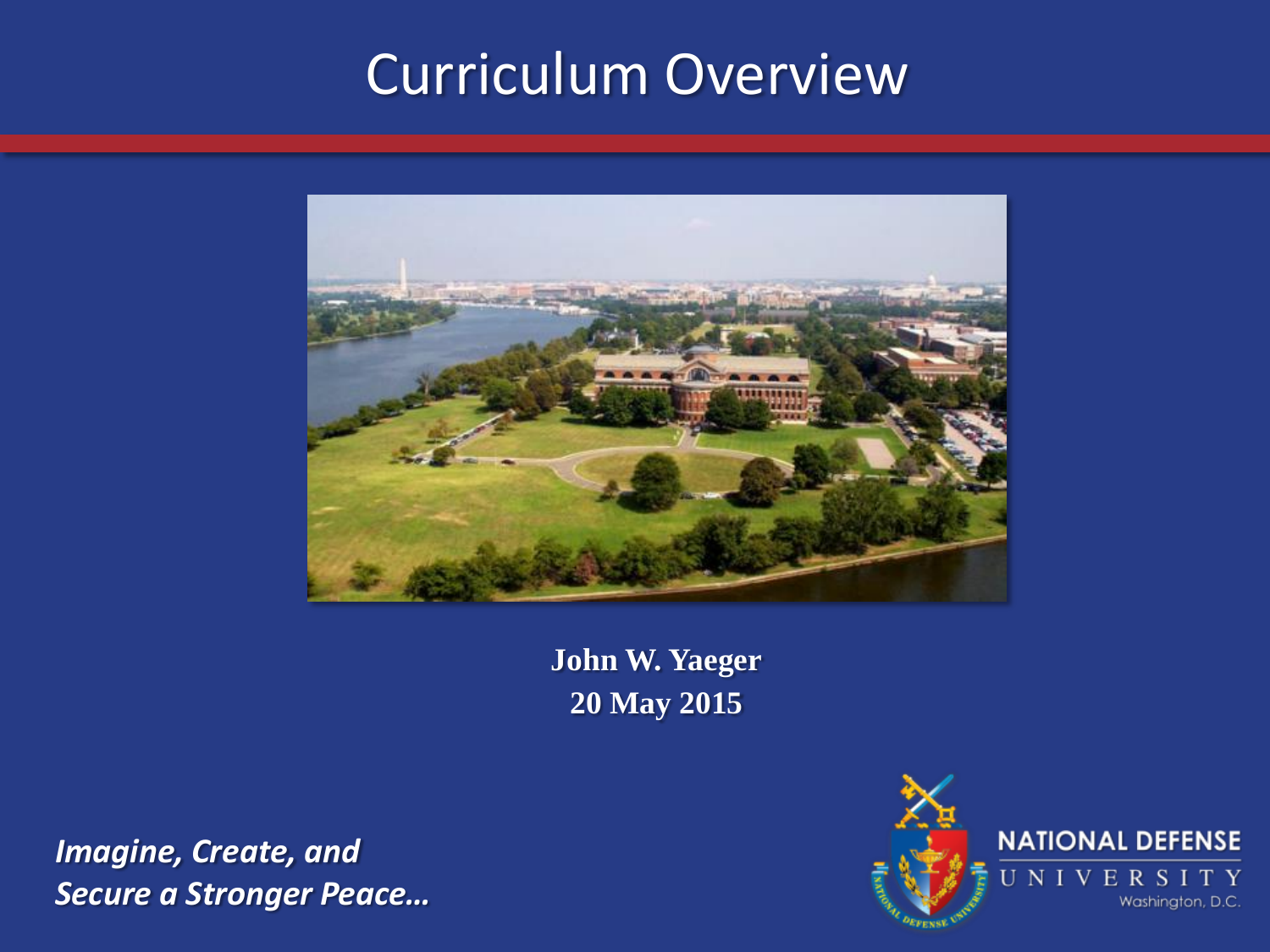## 2014-15 Curriculum